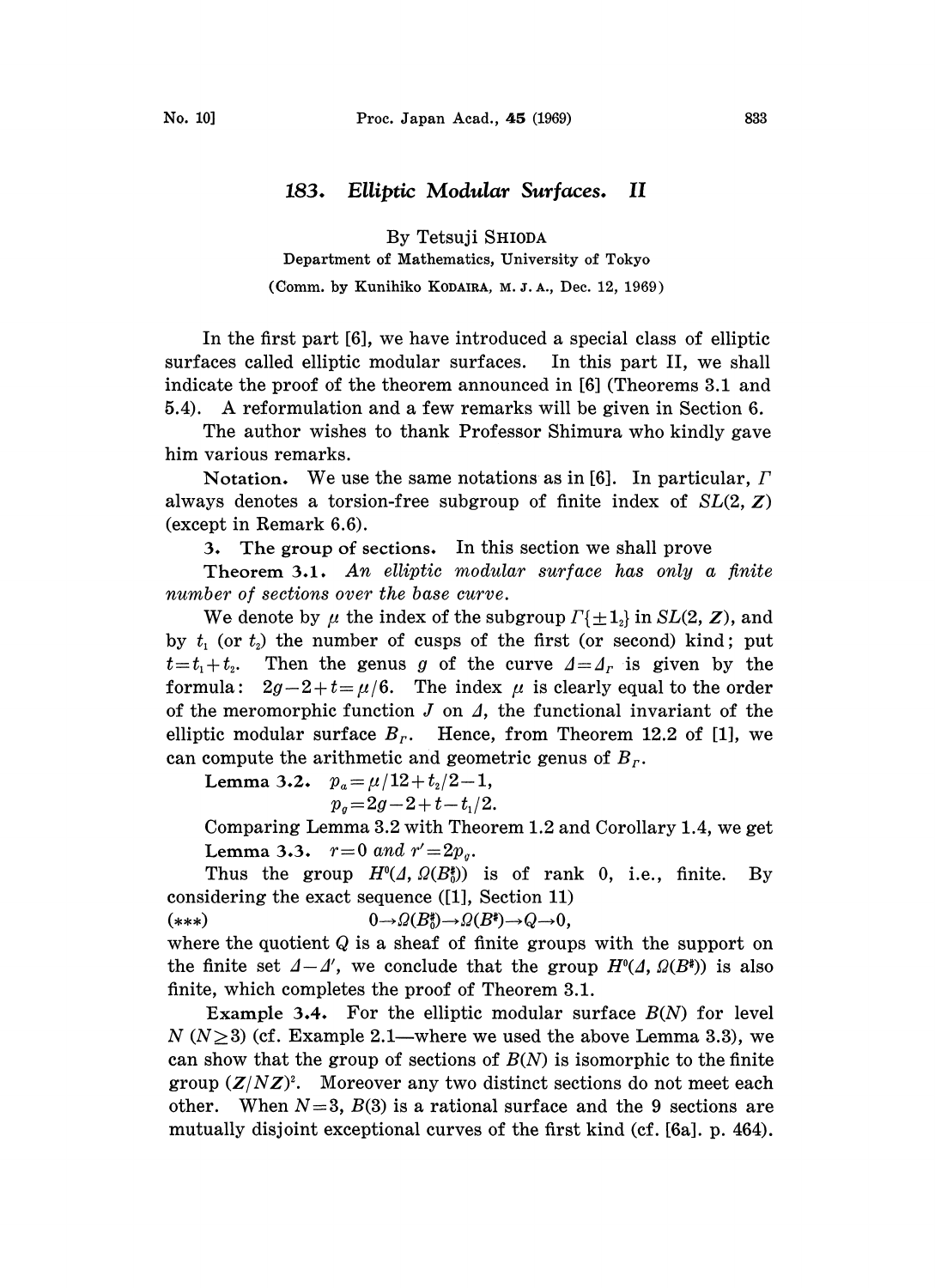For  $N \geq 4$ , the surfaces  $B(N)$  are non-rational and minimal;  $B(4)$  is a K3 surface mentioned at the end of Introduction of [6].

Remark. 3.5. The number  $r'$  is, by definition, the Z-rank of the image  $i^*H^1(\Lambda, G)$  in  $H^1(\Lambda, \mathcal{O}(\mathfrak{f}))$ , the latter being a complex vector space of dimension  $p_q$  ([1], p. 15). In view of the relation  $r'=2p_q$  of Lemma 3.3, it is natural to ask whether or not  $i^*H^{1}(A, G)$  is a lattice in  $H<sup>1</sup>(\Lambda, \mathcal{O}(\mathfrak{f}))$ . With this question in mind, we observed that the geometric genus  $p_q$  is equal to the dimension of the space of  $\Gamma$ -cusp forms of weight 3, which suggested the possible connection of our problem with Shimura's theory [3]. Cf. Section 5.

4. Parabolic cohomology and cusp forms. Let  $\Gamma$  be, as before, a torsion-free subgroup of finite index of  $SL(2, Z)$ . (In particular  $\Gamma$ does not contain the element  $-1_{\nu}$ . Following Shimura [3], we define parabolic cohomology groups of  $\Gamma$  as follows. The group  $\Gamma$  acting on  $\mathbb{Z}^2$  (from the left), an integral parabolic cocycle of  $\Gamma$  is a map  $\chi$  of  $\Gamma$ into  $Z^2$  satisfying the 2 conditions:

- i)  $\mathfrak{x}(\sigma\sigma') = \mathfrak{x}(\sigma) + \sigma\mathfrak{x}(\sigma')$  for  $\sigma, \sigma' \in \Gamma$ ;
- ii)  $\mathfrak{x}(\gamma) \in (\gamma 1) \mathbb{Z}^2$  for parabolic  $\gamma$  of  $\Gamma$ .

A coboundary is a cocycle  $\zeta$  of the form:  $\zeta(\sigma)=(\sigma-1)\zeta_0$  for all  $\sigma$  in  $\Gamma$  with a fixed  $x_0$  in  $Z^2$ . The corresponding cohomology group is denoted by  $H_{\text{Per}}^1(\Gamma, \mathbb{Z}^2)$ . Replacing Z by the real numbers R in the above, we get  $H_{\text{Par}}^1(\Gamma, \mathbb{R}^2)$  and a canonical homomorphism c of  $H_{\text{Par}}^1(\Gamma, \mathbb{Z}^2)$ into  $H_{\text{Par}}^1(\Gamma, \mathbb{R}^2)$ . The following is a special case of Proposition 1, § 3 of [3].

**Lemma 4.1.** The image of  $H_{\text{Par}}^1(\Gamma, \mathbb{Z}^2)$  is a lattice in the real vector space  $H_{\text{Par}}^1(\Gamma, \mathbb{R}^2)$ .

Next we denote by  $\mathfrak{S}_{m}(\Gamma)$  the space of  $\Gamma$ -cusp forms of weight m. There is a hermitian metric on  $\mathfrak{S}_m(\Gamma)$  called the Petersson metric: for  $f, g \text{ in } \mathfrak{S}_m(\Gamma)$ ,

$$
(f,g) = \int_{I \setminus \mathfrak{S}} f(z) \overline{g(z)} y^{m-2} dx dy, \qquad z = x + iy \in \mathfrak{S}.
$$

We are interested in the case where  $m=3$ . For each f in  $\mathfrak{S}_m(\Gamma)$ , consider the "period" of the vector-valued differential form  $\binom{z}{1}f(z)dz$ on  $\mathfrak{S}$ :

$$
g_f(\sigma) = \int_{z_0}^{\sigma \cdot z_0} \binom{z}{1} f(z) dz, \qquad \sigma \in \Gamma,
$$

where  $z_0$  is a base point in  $\tilde{\varphi}$ .  $\chi_f$  is a C-valued parabolic cocycle of  $\Gamma$ . We define  $\varphi(f)$  as the cohomology class in  $H_{\text{Par}}^1(\Gamma, \mathbb{R}^2)$  containing the real cocycle Re( $(x_i)$ . By a slight modification of the argument in §5, [3], one can prove

**Lemma 4.2.**  $\varphi$  is an isomorphism of  $\mathfrak{S}_{3}(\Gamma)$  onto  $H_{\text{Par}}^{1}(\Gamma, \mathbb{R}^{2})$ . Remark 4.3. Combining Lemmas  $4.1$  and  $4.2$ , one gets a complex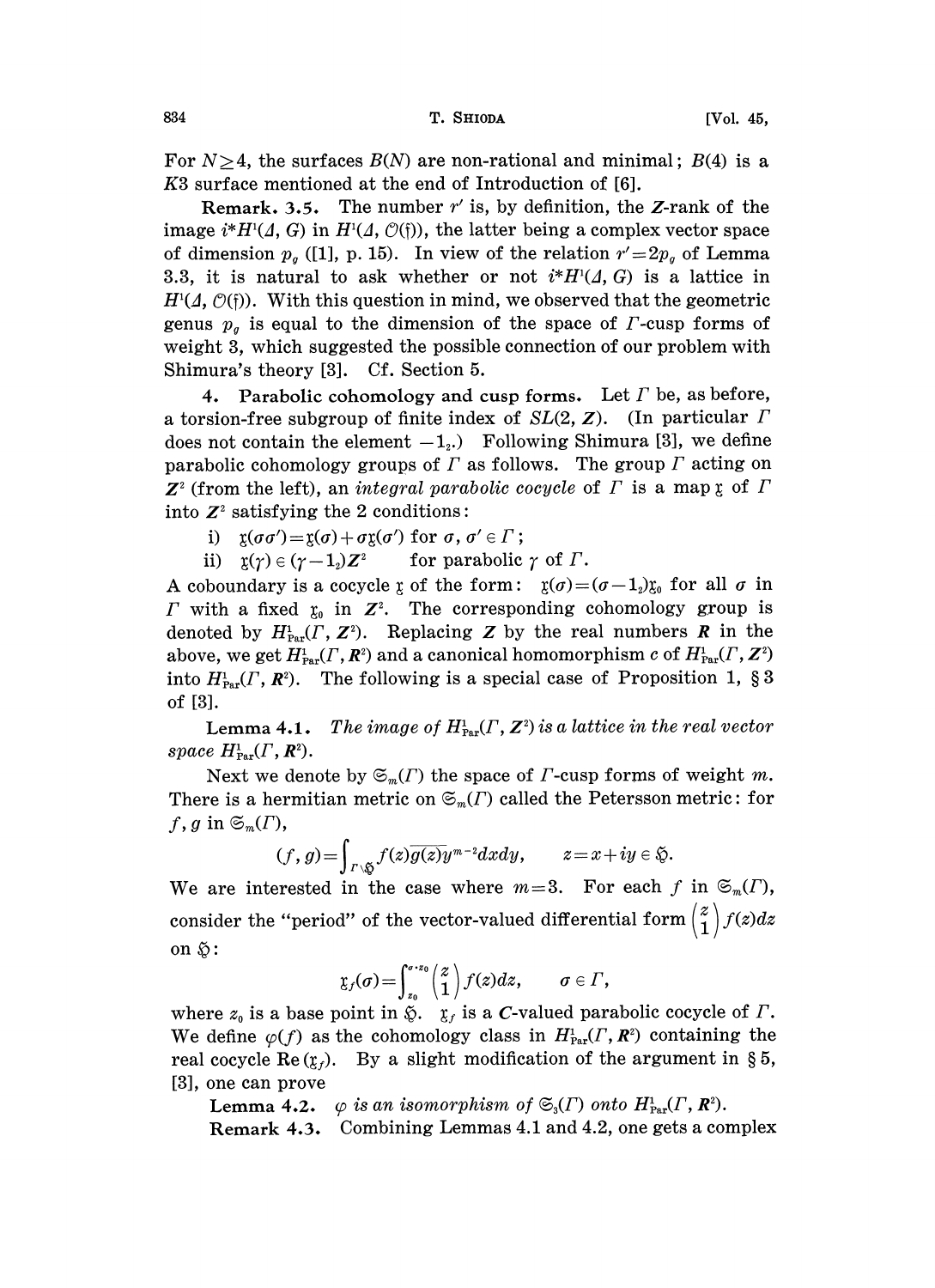torus attached to cusp forms of weight 3. In even weight case, Shimura [3] shows that these complex tori have structure of abelian varieties, by considering the imaginary part of the Petersson metric. This method cannot be applied to our case. But according to Shimura, it can be shown that our complex tori also have structure of abelian varieties for certain  $\Gamma$ , by considering their endomorphism algebras.

5. Main results. Let  $B$  be the elliptic modular surface attached to  $\Gamma$ . The line bundle f, defined in Section 1 [6], has the following description for our B. The group  $\Gamma$  acts on the product  $\mathfrak{H} \times \mathfrak{C}$  of the upper half plane and the complex plane by

$$
\gamma: (z,\,\zeta) {\mapsto} (\gamma\cdot z,\,(cz+d)^{-1}\zeta), \qquad \gamma = \begin{pmatrix} a & b \\ c & d \end{pmatrix} \in \varGamma.
$$

 $\gamma: (z, \zeta) \mapsto (\gamma \cdot z, (cz+d)^{-1}\zeta), \qquad \gamma = \begin{pmatrix} a & b \\ c & d \end{pmatrix} \in \Gamma.$ <br>striction of f to the open set  $\Delta' = \Gamma \setminus \S$  is isom  $\S \times C$  of  $\S \times C$  by  $\Gamma$  (cf. [1], Section 11). Moreover, the shock  $\mathcal{O}(k)$  of gamma of soctions of t Then the restriction of  $\dagger$  to the open set  $\Delta' = \Gamma \backslash \mathfrak{D}$  is isomorphic to the quotient  $\Gamma \backslash (\mathfrak{H} \times C)$  of  $\mathfrak{H} \times C$  by  $\Gamma$  (cf. [1], Section 11). Moreover, as is well known, the sheaf  $\mathcal{O}(f)$  of germs of sections of the canonical bundle  $\sharp$  on  $\Delta$  is isomorphic to the sheaf of cusp forms of weight 2. This suggests

**Lemma 5.1.** There is a canonical isomorphism (over  $C$ ):  $H^0(\Lambda,\mathcal{O}(\mathfrak{k}-\mathfrak{f}))\simeq \mathfrak{S}_3(\Gamma).$ 

 $H^{0}(A, \mathcal{O}(\mathfrak{k}-\mathfrak{f})) \simeq \mathfrak{S}_{3}(\Gamma).$ <br>We identify the two spaces by the canonical isomorphism.

By the duality theorem on a curve, there is a  $C$ -bilinear nondegenerate pairing:

 $H^0(\Lambda,\mathcal{O}(\mathfrak{k}-\mathfrak{f}))\times H^1(\Lambda,\mathcal{O}(\mathfrak{f}))\rightarrow C, \qquad (f, \xi)\mapsto \langle f, \xi\rangle.$ 

On the other hand, the space  $\mathfrak{S}_{3}(F)$  of cusp forms of weight 3 is selfdual (over  $R$ ) with respect to the Petersson metric. Hence

Lemma 5.2. There is a sesqui-linear isomorphism

 $\psi: H^1(\Lambda, \mathcal{O}(\mathfrak{f})) \sim \mathfrak{S}_3(\Gamma),$ 

such that  $\langle f, \xi \rangle = 4(f, \psi(\xi))$  for all f in  $\mathfrak{S}_3(\Gamma)$ .

Combining the above with the results in the preceding sections, we get the following diagram:

HI(I, G) Hi(z/, O(f)) H(F, z9 H(F, R) (Lemma 5.2) (Lemma 4.2)

(image lattice; Lemma 4.1)

Theorem 5.3. There is an isomorphism  $\eta$  of  $H<sup>1</sup>(\Lambda, G)$  onto  $H_{\text{Par}}^1(\Gamma, \mathbb{Z}^2)$ , which makes the above diagram commute.

We have explicitly constructed the isomorphism  $\eta$  in terms of standard generators of the Fuchsian group  $\Gamma$ . It would presumably be the canonical isomorphism coming from the spectral sequence connecting the cohomologies of a discontinuous group with the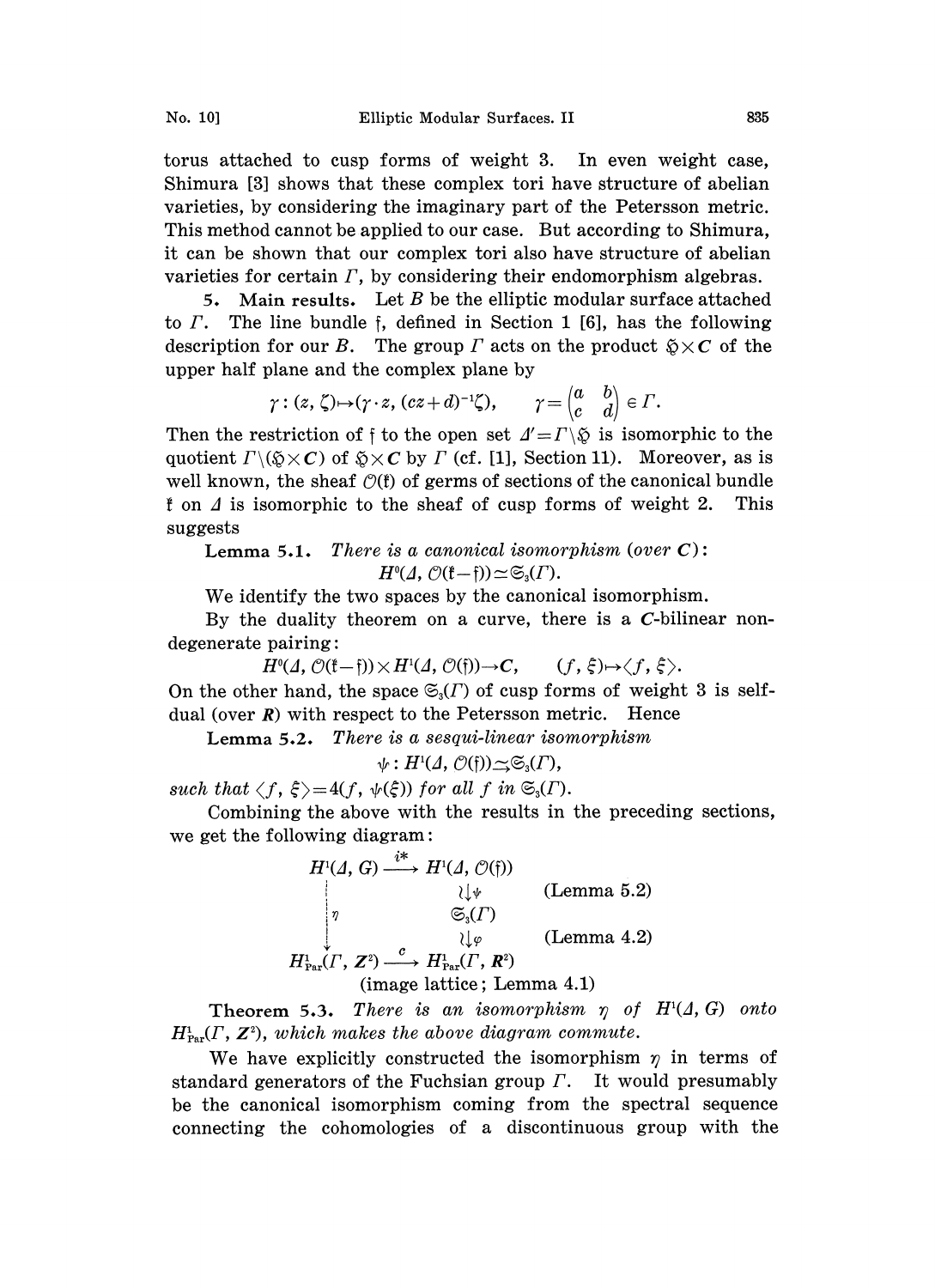cohomologies of the quotient space. From the exact sequence (\*\*) of Section 1, we obtain

Theorem 5.4. For an elliptic modular surface B, the group  $H^{1}(\Lambda,\Omega(B_{0}^{\ast}))$  is isomorphic to the product of the complex torus  $H^{1}(A, \mathcal{O}(\mathfrak{f}))/i^{*}H^{1}(A, G)$  and the finite group  $H^{2}(A, G)$ .

As for the group  $H^1(\Lambda, \Omega(B^*))$ , we see from the exact sequence (\*\*\*) of Section 3 that it is a quotient of  $H<sup>1</sup>(\Lambda, \Omega(B_0^*))$  by a finite group. Thus  $H<sup>1</sup>(\Lambda, \Omega(B^*))$  is also a product of a complex torus and a finite group. According to a general result of M. Artin quoted in [2], the torsion subgroup of  $H^1(\Lambda, \Omega(B^*))$  is divisible (cf. Lemma 6.2 below). Hence

Theorem 5.5. For an elliptic modular surface B, the group  $H<sup>1</sup>(\Lambda, \Omega(B^*))$  has a structure of a complex torus of dimension  $p_q$ .

6. Consequences and remarks. Given an elliptic modular surface  $B=B_r$ , we denote by  $\mathcal{F}(I)=\mathcal{F}(J, G)$  the family of elliptic surfaces over  $A_r$  having the same functional and homological invariants as  $B_r$ . In general, the family  $\mathcal{F}(J, G)$  modulo  $\mathcal{Q}(B^*)$ equivalence is parametrized by the cohomology group  $H<sup>1</sup>(A, \Omega(B^*))$  so that algebraic surfaces in that family correspond to the elements of finite order in  $H^{1}(A, \Omega(B^{*}))$  (see [1] Theorems 10.1 and 11.5). As an immediate consequence of Theorem 5.5, we have the following result, which answers Kodaira's question (cf. Introduction) in our special case

Corollary 6.1. Algebraic surfaces are dense in the family  $\mathcal{F}(\Gamma)$ containing an elliptic modular surface  $B_r$ .

In general, let K be the function field of the algebraic curve  $\Delta$ . Given an elliptic surface B over  $\Delta$  with a global section, its generic fibre  $E$  is an elliptic curve defined over  $K$  with a K-rational point. We denote by  $III(\Lambda, E)$  the Tate-Safarevic group; it is the group of locally trivial principal homogeneous spaces for  $E$  over  $K$  (cf. [5], § 3).

Lemma 6.2. The group  $\mathfrak{U}(\Lambda, E)$  is isomorphic to the torsion subgroup of  $H^1(\Lambda, \Omega(B^*))$ .

In the case where  $B=B_r$  is the elliptic modular surface attached to  $\Gamma$ ,  $K=K_r$  is the field of  $\Gamma$ -automorphic functions. We call the generic fibre  $E_r$  of  $B_r$  over  $A_r$  the elliptic curve over the field  $K_r$ . Then we can restate our main results in the following way.

**Theorem 6.3.** Let  $E_r$  be the elliptic curve over the field  $K_r$  of F-automorphic functions. Then

(i)  $E_r$  has only a finite number of  $K_r$ -rational points.

(ii) The group  $\mathfrak{u}(\Lambda_r, E_r)$  is (isomorphic to) the group of division points of a  $p_q$ -dimensional complex torus  $T_r$ . In particular,  $\mathfrak{U}(A_r, E_r)$  $\approx (Q/Z)^{2p_g}.$